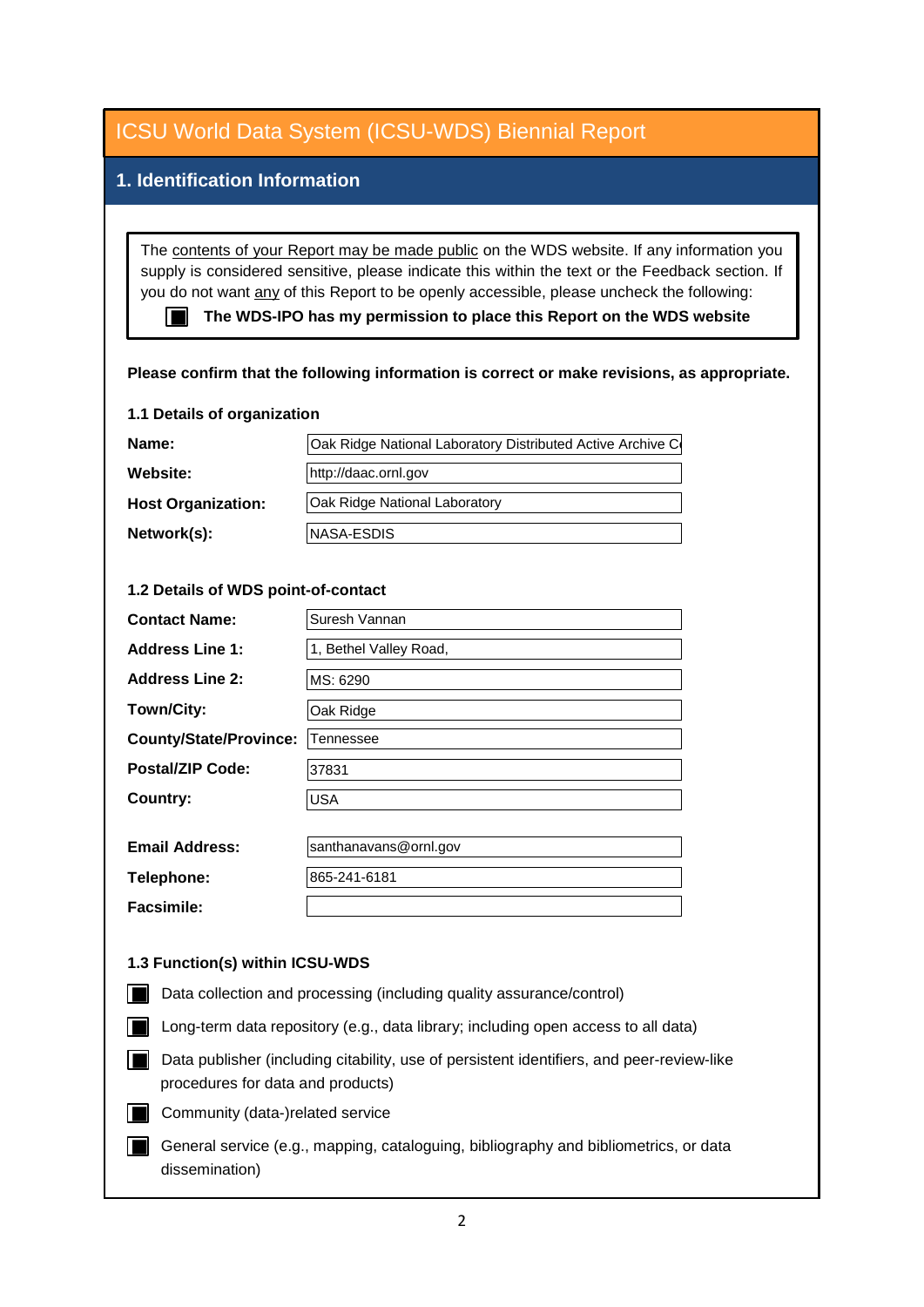## **2. Remit & Status**

#### **2.1 Please provide a short summary of the remit of your organization. [Max. ≈ 250 words]**

The mission of the ORNL DAAC is to assemble, distribute, and provide data services for a comprehensive archive of terrestrial biogeochemistry and ecological dynamics observations and models to facilitate research, education, and decision-making in support of NASA's Earth Science.

ORNL DAAC Data and Data Services are used to:

Understand terrestrial biogeochemical processes Assess the accuracy and uncertainty of remote sensing products Integrate process understanding within remote sensing observations Develop, assess, and drive biogeochemical models Educate future Earth scientists Provide information for decision-making activities

The ORNL DAAC archives data produced by NASA's Terrestrial Ecology Program.

#### **Guidance**

- Include here
	- o The mission of your organization and its responsibilities
	- o Links to strategic documents/business plans for achieving this mission
	- o Any stakeholders, for example, data producers/depositors and user community(ies)

### **2.2 Please provide a short summary of the current status of your organization. [Max. ≈ 250 words]**

The Oak Ridge National Laboratory Distributed Active Archive Center (ORNL DAAC) for biogeochemical Dynamics is one of the NASA Earth Observing System Data and Information System (EOSDIS) data centers managed by the Earth Science Data and Information System (ESDIS) Project, which is responsible for providing scientific and other users' access to data from NASA's Earth Science Missions. The ORNL DAAC is organizationally situated within the U.S. Department of Energy's Oak Ridge National Laboratory (ORNL), Environmental Sciences Division (ESD) and is part of the ORNL Climate Change Science Institute. ORNL DAAC has around 12-14 Full Time Equivalent (FTE) staffing level. The FTE comprises of around 1.5 Management staff, 6-8 Technical Staff members, 4.5 Research staff member.

Distribution Metrics: 13.6 million data products were distributed by the ORNL DAAC in Fiscal year 2014 ( October 2013 - September 2014).

21.4 TB of data was distributed to nearly 37,000 distinct users in Fiscal year 2014.

#### Changes in upcoming years:

We will begin distributing data from two airborne missions (CARVE and AirMOSS) in 2016.

#### **Guidance**

- Give details on your
	- o Organizational structure, including the connections to your host organization
	- o Funding
	- o Staffing levels
	- o Usage statistics, for instance, number of national/international users or downloads
- In particular, please indicate any changes to the above over the last two years and whether any changes are anticipated to occur within the next two years.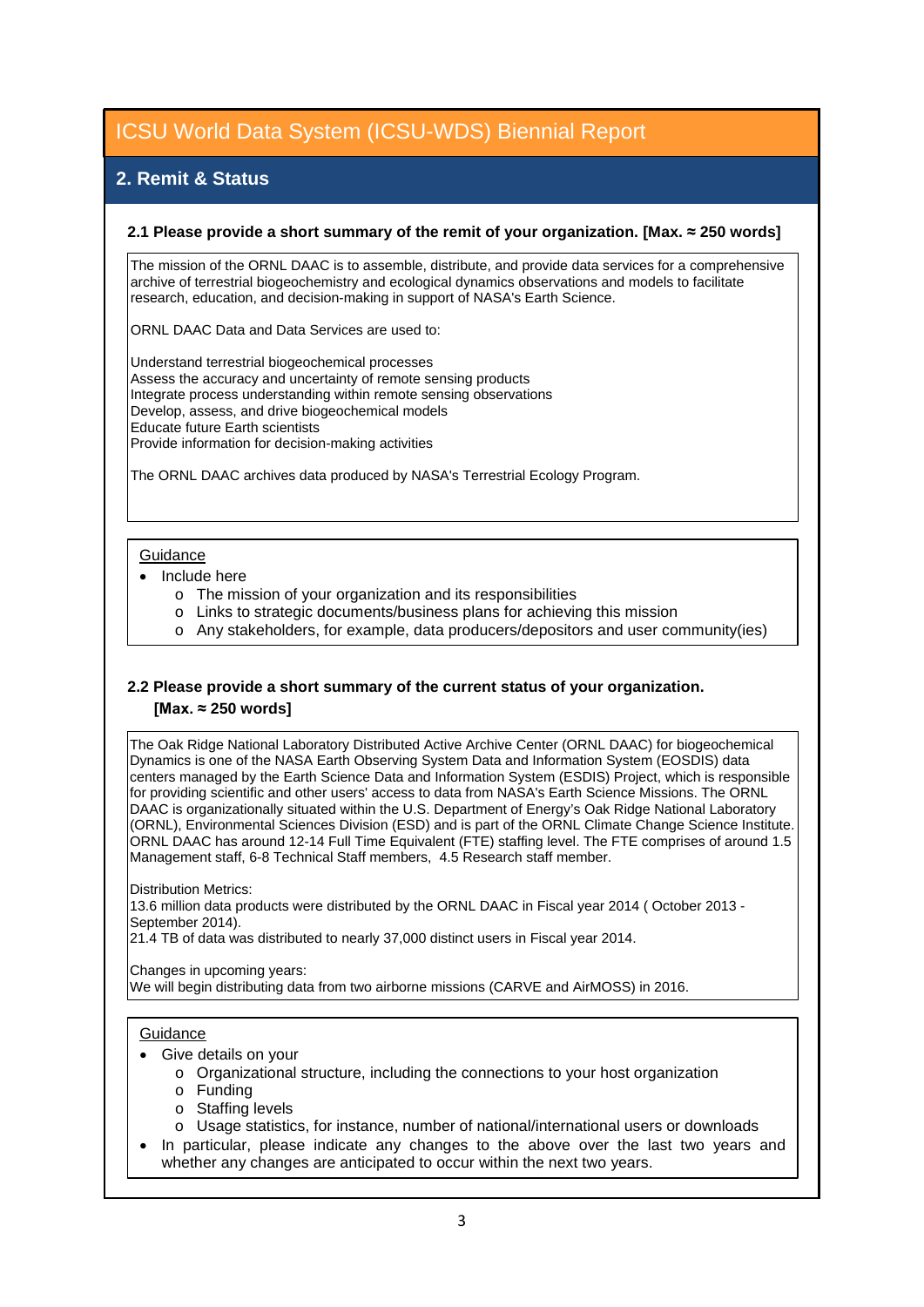## **3. Activities & Developments**

**Note: In this section, you may wish to cite other reports your organization has generated (e.g., annual reports), as deemed necessary. Please provide links to those reports here and reference them in your responses. [Free text]**

### **3.1 Please list any major conferences/meetings attended by your organization over the previous two years. [Max. ≈ 100 words]**

Association of American Geographers (AAG) Annual Meeting, MODIS Science Team meeting, Earth Science Information Partners (ESIP) summer meeting, Ecological Society of America (ESA) Annual Meeting, American Geophysical Union (AGU) Fall meeting, Earth Science Data System Working Groups (ESDSWG) Annual Technical Interchange Meeting, and **SciDataCon** 

#### **3.2 Please list any major articles or research papers produced by your organization over the previous two years. [Max. ≈ 100 words]**

Since the ORNL DAAC is a service organization, its impact is through the data and services it provides to the community. This is evidenced through citations of ORNL DAAC-distributed data, which exceeded 300 journal citations from 2012 to 2013.

### **3.3 Please list any capacity building/training efforts by your organization over the previous two years. [Max. ≈ 100 words]**

Environmental Data Management Best Practices Webinar, NASA Earthdata Webinar Sept. 10-12, 2013 MODIS Global Subsetting and Visualization Tool Webinar, NASA Earthdata Webinar July 24 & 25, 2013

Data Management Practices for Early Career Scientists Workshop, 2013 NASA Terrestrial Ecology Science Team Meeting, April 30 - May 2, 2013

Data Management Practices for Early Career Scientists Workshop,NACP Meeting,Feb 3 2013

#### **3.4 Please mention any engagement by your organization with ICSU research programmes [\(list available here\)](http://www.icsu.org/what-we-do/@@category_search?path=/icsu/what-we-do&Subject:list=International%20Research%20Collaboration) and with WDS (e.g., in Working Groups). [Max. ≈ 100 words]**

WDS, CODATA.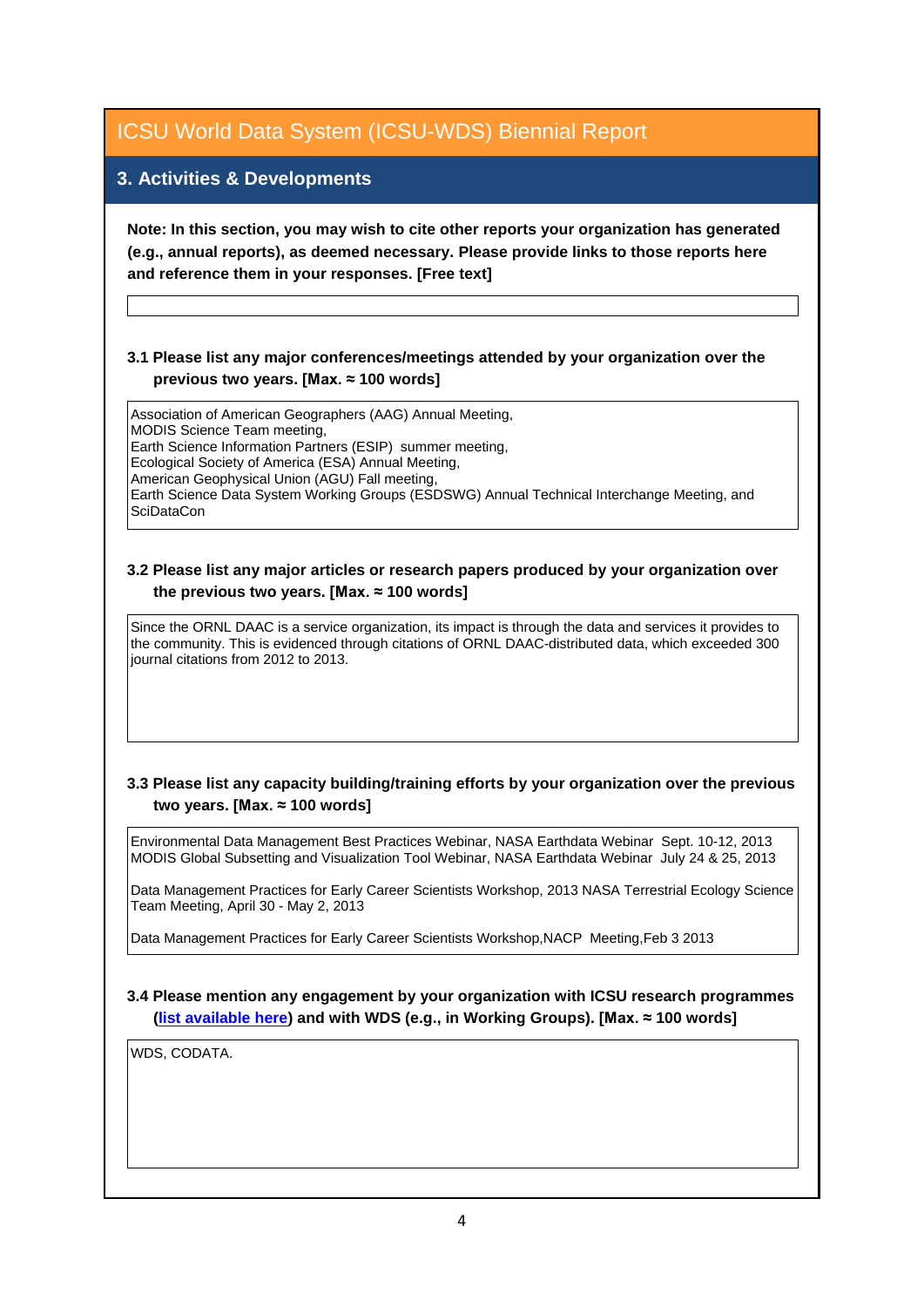## **3. Activities & Developments (Continued)**

## **3.5 Please give an overview of the status of any previously ongoing and new scientific and technological developments within your organization over the previous two years. [Max. ≈ 200 words]**

The ORNL DAAC curated and archived over 100 data sets within the last couple of years. To handle the large number of data sets, we have created a semi-automated ingest work flow system. For delivery of data sets, we released a THREDDS data server. The THREDDS system is a catalog that allows users to search and download data using the OpenDAP protocol. The ORNL DAAC has also made significant improvements to its other data tools such as its OGC based GIS visualization service and OAI-PMH based metadata search service. In order to integrate data with manuscript publications, the ORNL DAAC also created a DOI based data look up service. The look up service provides a REST based service to identify ORNL DAAC data sets used in a specific journal publication. The service takes a DOI as input. If there are ORNL DAAC data sets used in the article, then relevant data products are provided.

### **3.6 Please give an overview of any new data, products, and services offered by your organization over the previous two years. [Max. ≈ 200 words]**

Between October 1, 2012 and September 30, 2013, the ORNL DAAC archived and began distributing 92 new data sets, including 42 LBA-ECO data sets.

Between October 1, 2013 and September 30, 2014, the ORNL DAAC archived and began distributing 73 new data sets, including 17 LBA-ECO data sets.

The ORNL DAAC currently offers 1,150 data sets (February 10 2015).

The ORNL DAAC released the following data dissemination/visualization tools: Updated Global instance of WebGIS Updated North America instance of WebGIS THREDDS data server Citation based data lookup REST service Updated Advanced data search interface

### **3.7 Please give an overview of any new standards or best practices adopted by your organization over the previous two years. [Max. ≈ 200 words]**

1. The ORNL DAAC uses web service standards such as OGC, OpenDAP, Rest for delivery of data 2. NASA is updating its metadata holdings to use ISO 19115 as its metadata standard. The ORNL DAAC will be migrating all of its metadata content into the ISO format. 3. ORNL DAAC follows the standards and best practices guidelines set by the NASA ESDIS Standards Office (ESO), and the NASA Earth Science Data System working group (ESDSWG). 4. The ORNL DAAC has created a best practices document and series of webpages to assist users with data management. These Data management best practices pages provide an overview of data management planning and preparation and offer practical methods to successfully share and archive data. See http://daac.ornl.gov/PI/pi\_info.shtml for more details.

5. The ORNL DAAC periodically re-formats and re-structures its archived data products to comply with new data format standards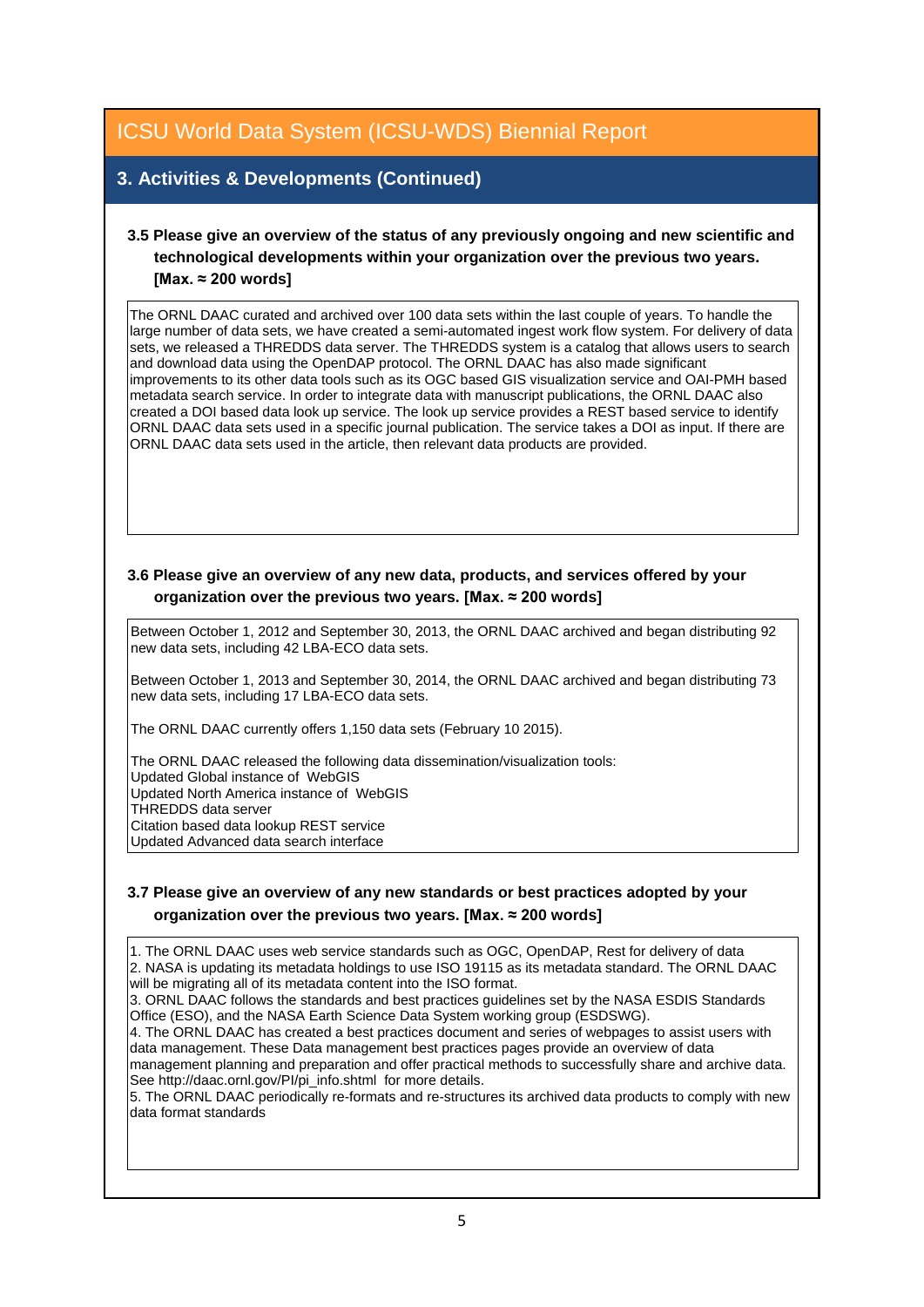## **4. Assessment & Accreditation**

#### **4.1 Please supply details of any formal assessment or accreditation your organization has undergone within the last two years (other than WDS certification). [Max. ≈ 100 words]**

None, other than the WDS certification. However, the performance of the ORNL DAAC is assessed through annual user surveys conducted by an independent organization (CFI Group) . The CFI Group assesses various U.S. organizations that include Federal agencies and commercial entities. The survey provides the American Customer Satisfaction Index (ACSI). The ACSI scores of ORNL DAAC have been consistently significantly higher than the average for the US Federal government. The survey also provides information that helps improve capabilities and services.

#### **Guidance**

• An assessment or accreditation should ideally be performed by external body, for example, the Data Seal of Approval, an umbrella organization (network), or certification under ISO 9001. However, it may also include the adoption of an internal Quality Management System/Framework without official ISO 9001 certification. If your organization has a documented Quality Manual, please mention this and attach it to your report.

**4.2 Please list any changes within your organization related to its accreditation as a WDS Member. In particular, please refer to any feedback given by the Reviewers of your organization's application on WDS criteria that required future clarification or improvement. [Max. ≈ 450 words]**

None.